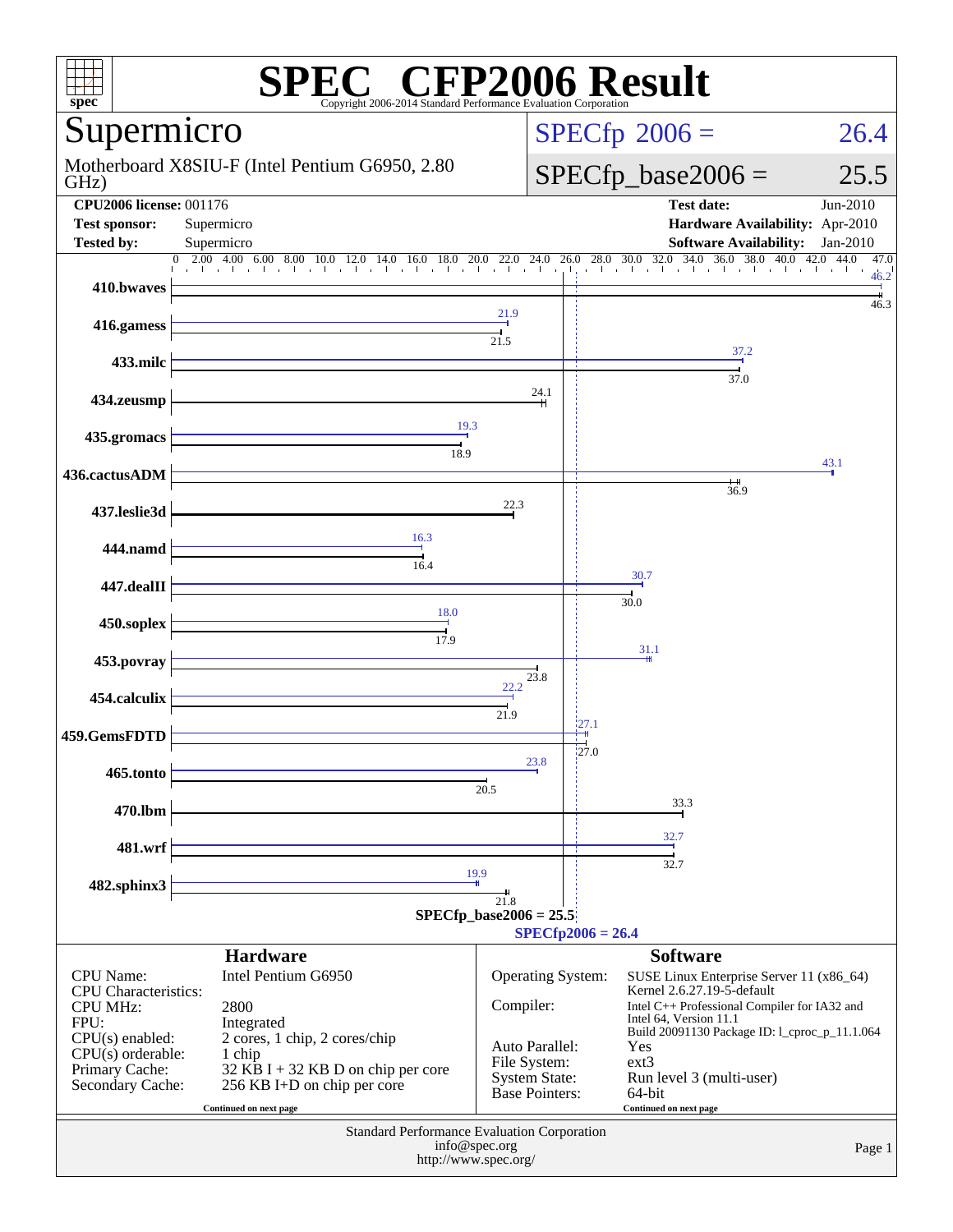

# Supermicro

#### GHz) Motherboard X8SIU-F (Intel Pentium G6950, 2.80

### $SPECfp2006 = 26.4$  $SPECfp2006 = 26.4$

### $SPECfp\_base2006 = 25.5$

| <b>CPU2006 license: 001176</b>                                             |                                                                                                                                        |                                   | <b>Test date:</b><br>$Jun-2010$             |
|----------------------------------------------------------------------------|----------------------------------------------------------------------------------------------------------------------------------------|-----------------------------------|---------------------------------------------|
| <b>Test sponsor:</b>                                                       | Supermicro                                                                                                                             |                                   | <b>Hardware Availability:</b> Apr-2010      |
| <b>Tested by:</b>                                                          | Supermicro                                                                                                                             |                                   | <b>Software Availability:</b><br>$Jan-2010$ |
| L3 Cache:<br>Other Cache:<br>Memory:<br>Disk Subsystem:<br>Other Hardware: | $3 \text{ MB I+D}$ on chip per chip<br>None<br>16 GB (4 x 4 GB 2Rx8 DDR3-1333 UDIMM, ECC, CL9)<br>1 x 160 GB SATA II, 7200 RPM<br>None | Peak Pointers:<br>Other Software: | $32/64$ -bit<br>None                        |

**[Results Table](http://www.spec.org/auto/cpu2006/Docs/result-fields.html#ResultsTable)**

| Results Table                                                                                            |                |              |                |       |                |       |                |              |                |              |                |              |
|----------------------------------------------------------------------------------------------------------|----------------|--------------|----------------|-------|----------------|-------|----------------|--------------|----------------|--------------|----------------|--------------|
|                                                                                                          | <b>Base</b>    |              |                |       | <b>Peak</b>    |       |                |              |                |              |                |              |
| <b>Benchmark</b>                                                                                         | <b>Seconds</b> | <b>Ratio</b> | <b>Seconds</b> | Ratio | <b>Seconds</b> | Ratio | <b>Seconds</b> | <b>Ratio</b> | <b>Seconds</b> | <b>Ratio</b> | <b>Seconds</b> | <b>Ratio</b> |
| 410.bwayes                                                                                               | 295            | 46.1         | 294            | 46.3  | 294            | 46.3  | 294            | 46.3         | 294            | 46.2         | 294            | 46.2         |
| 416.gamess                                                                                               | 912            | 21.5         | 912            | 21.5  | 911            | 21.5  | 893            | 21.9         | 893            | 21.9         | 895            | 21.9         |
| $433$ .milc                                                                                              | 248            | 36.9         | 248            | 37.0  | 248            | 37.0  | 247            | 37.2         | 247            | 37.2         | 247            | 37.2         |
| 434.zeusmp                                                                                               | 373            | 24.4         | 377            | 24.1  | 377            | 24.1  | 373            | 24.4         | 377            | 24.1         | 377            | 24.1         |
| 435.gromacs                                                                                              | 378            | 18.9         | 378            | 18.9  | 379            | 18.8  | 370            | 19.3         | 370            | 19.3         | 371            | 19.3         |
| 436.cactusADM                                                                                            | 323            | 37.0         | 324            | 36.9  | 328            | 36.4  | 277            | 43.1         | 278            | 43.0         | 277            | 43.1         |
| 437.leslie3d                                                                                             | 422            | 22.3         | 421            | 22.3  | 422            | 22.3  | 422            | 22.3         | 421            | 22.3         | 422            | 22.3         |
| 444.namd                                                                                                 | 489            | 16.4         | 489            | 16.4  | 490            | 16.4  | 491            | 16.3         | 491            | 16.3         | 492            | 16.3         |
| $447$ .dealII                                                                                            | 381            | 30.0         | 382            | 30.0  | 381            | 30.0  | 373            | 30.7         | 373            | 30.7         | 373            | 30.7         |
| $450$ .soplex                                                                                            | 466            | 17.9         | 468            | 17.8  | 467            | 17.9  | 463            | 18.0         | 464            | 18.0         | 464            | <b>18.0</b>  |
| 453.povray                                                                                               | 223            | 23.8         | 223            | 23.9  | 223            | 23.8  | <b>171</b>     | 31.1         | 170            | 31.2         | 172            | 31.0         |
| 454.calculix                                                                                             | 377            | 21.9         | 377            | 21.9  | 377            | 21.9  | 371            | 22.2         | 371            | 22.2         | 371            | 22.2         |
| 459.GemsFDTD                                                                                             | 393            | 27.0         | 393            | 27.0  | 393            | 27.0  | 394            | 26.9         | 392            | 27.1         | 391            | 27.1         |
| $465$ .tonto                                                                                             | 479            | 20.6         | 480            | 20.5  | 480            | 20.5  | 413            | 23.8         | 414            | 23.8         | 414            | 23.8         |
| 470.1bm                                                                                                  | 413            | 33.3         | 413            | 33.3  | 413            | 33.3  | 413            | 33.3         | 413            | 33.3         | 413            | 33.3         |
| 481.wrf                                                                                                  | 341            | 32.7         | 341            | 32.7  | 342            | 32.7  | <u>341</u>     | 32.7         | 341            | 32.7         | 342            | 32.7         |
| 482.sphinx3                                                                                              | 896            | 21.8         | 894            | 21.8  | 887            | 22.0  | 983            | 19.8         | 975            | 20.0         | 980            | <u>19.9</u>  |
| Results appear in the order in which they were run. Bold underlined text indicates a median measurement. |                |              |                |       |                |       |                |              |                |              |                |              |

#### **[Operating System Notes](http://www.spec.org/auto/cpu2006/Docs/result-fields.html#OperatingSystemNotes)**

 'ulimit -s unlimited' was used to set the stack size to unlimited prior to run OMP\_NUM\_THREADS set to number of cores KMP\_AFFINITY set to granularity=fine,scatter KMP\_STACKSIZE set to 200M

#### **[Platform Notes](http://www.spec.org/auto/cpu2006/Docs/result-fields.html#PlatformNotes)**

 Fan speed set to Full Speed in BIOS Setup. As tested, the system used a Supermicro CSE-815TQ-330UB chassis. The chassis is bundled with a PWS-333-1H20 power supply, a SNK-P0046P heatsink, and 4 FAN-0086L4 cooling fans.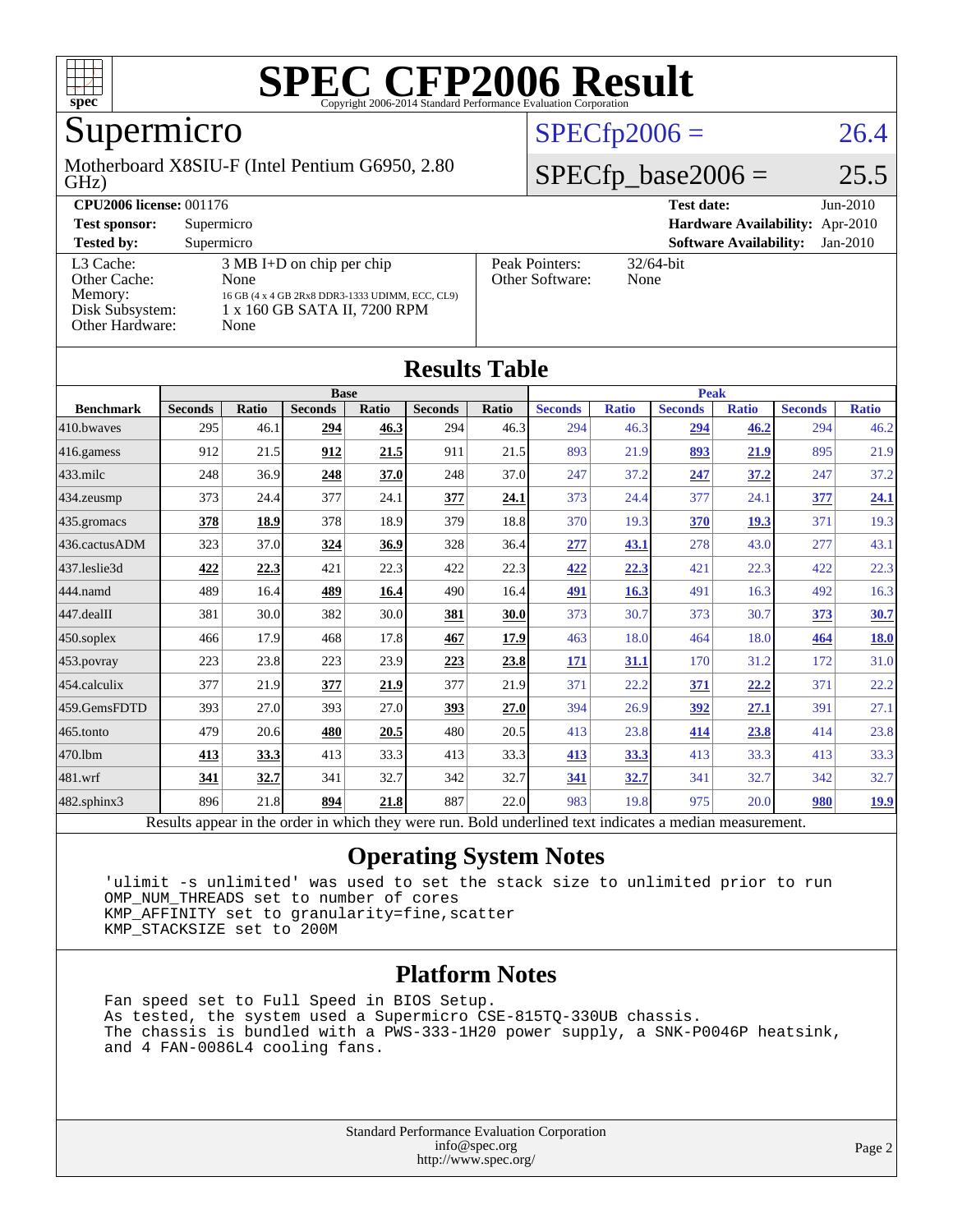

# Supermicro

GHz) Motherboard X8SIU-F (Intel Pentium G6950, 2.80

**[CPU2006 license:](http://www.spec.org/auto/cpu2006/Docs/result-fields.html#CPU2006license)** 001176 **[Test date:](http://www.spec.org/auto/cpu2006/Docs/result-fields.html#Testdate)** Jun-2010

**[Tested by:](http://www.spec.org/auto/cpu2006/Docs/result-fields.html#Testedby)** Supermicro **[Software Availability:](http://www.spec.org/auto/cpu2006/Docs/result-fields.html#SoftwareAvailability)** Jan-2010

 $SPECTp2006 = 26.4$ 

 $SPECfp\_base2006 = 25.5$ 

**[Test sponsor:](http://www.spec.org/auto/cpu2006/Docs/result-fields.html#Testsponsor)** Supermicro **[Hardware Availability:](http://www.spec.org/auto/cpu2006/Docs/result-fields.html#HardwareAvailability)** Apr-2010

#### **[General Notes](http://www.spec.org/auto/cpu2006/Docs/result-fields.html#GeneralNotes)**

Binaries were compiled on SLES 10 with Binutils 2.18.50.0.7.20080502

### **[Base Compiler Invocation](http://www.spec.org/auto/cpu2006/Docs/result-fields.html#BaseCompilerInvocation)**

[C benchmarks](http://www.spec.org/auto/cpu2006/Docs/result-fields.html#Cbenchmarks):  $\text{icc}$   $-\text{m64}$ 

[C++ benchmarks:](http://www.spec.org/auto/cpu2006/Docs/result-fields.html#CXXbenchmarks) [icpc -m64](http://www.spec.org/cpu2006/results/res2010q3/cpu2006-20100621-11876.flags.html#user_CXXbase_intel_icpc_64bit_bedb90c1146cab66620883ef4f41a67e)

[Fortran benchmarks](http://www.spec.org/auto/cpu2006/Docs/result-fields.html#Fortranbenchmarks): [ifort -m64](http://www.spec.org/cpu2006/results/res2010q3/cpu2006-20100621-11876.flags.html#user_FCbase_intel_ifort_64bit_ee9d0fb25645d0210d97eb0527dcc06e)

[Benchmarks using both Fortran and C](http://www.spec.org/auto/cpu2006/Docs/result-fields.html#BenchmarksusingbothFortranandC): [icc -m64](http://www.spec.org/cpu2006/results/res2010q3/cpu2006-20100621-11876.flags.html#user_CC_FCbase_intel_icc_64bit_0b7121f5ab7cfabee23d88897260401c) [ifort -m64](http://www.spec.org/cpu2006/results/res2010q3/cpu2006-20100621-11876.flags.html#user_CC_FCbase_intel_ifort_64bit_ee9d0fb25645d0210d97eb0527dcc06e)

### **[Base Portability Flags](http://www.spec.org/auto/cpu2006/Docs/result-fields.html#BasePortabilityFlags)**

| 410.bwaves: -DSPEC CPU LP64                |                                                                |
|--------------------------------------------|----------------------------------------------------------------|
| 416.gamess: -DSPEC_CPU_LP64                |                                                                |
| 433.milc: -DSPEC CPU LP64                  |                                                                |
| 434.zeusmp: -DSPEC_CPU_LP64                |                                                                |
| 435.gromacs: -DSPEC_CPU_LP64 -nofor_main   |                                                                |
| 436.cactusADM: -DSPEC_CPU_LP64 -nofor main |                                                                |
| 437.leslie3d: -DSPEC CPU LP64              |                                                                |
| 444.namd: -DSPEC CPU LP64                  |                                                                |
| 447.dealII: -DSPEC CPU LP64                |                                                                |
| 450.soplex: -DSPEC_CPU_LP64                |                                                                |
| 453.povray: -DSPEC_CPU_LP64                |                                                                |
| 454.calculix: -DSPEC CPU LP64 -nofor main  |                                                                |
| 459. GemsFDTD: - DSPEC CPU LP64            |                                                                |
| 465.tonto: - DSPEC CPU LP64                |                                                                |
| 470.1bm: - DSPEC CPU LP64                  |                                                                |
|                                            | 481.wrf: -DSPEC CPU_LP64 -DSPEC_CPU_CASE_FLAG -DSPEC_CPU_LINUX |
| 482.sphinx3: -DSPEC CPU LP64               |                                                                |

### **[Base Optimization Flags](http://www.spec.org/auto/cpu2006/Docs/result-fields.html#BaseOptimizationFlags)**

<http://www.spec.org/>

Standard Performance Evaluation Corporation [info@spec.org](mailto:info@spec.org) [C benchmarks](http://www.spec.org/auto/cpu2006/Docs/result-fields.html#Cbenchmarks): [-xSSSE3](http://www.spec.org/cpu2006/results/res2010q3/cpu2006-20100621-11876.flags.html#user_CCbase_f-xSSSE3) [-ipo](http://www.spec.org/cpu2006/results/res2010q3/cpu2006-20100621-11876.flags.html#user_CCbase_f-ipo) [-O3](http://www.spec.org/cpu2006/results/res2010q3/cpu2006-20100621-11876.flags.html#user_CCbase_f-O3) [-no-prec-div](http://www.spec.org/cpu2006/results/res2010q3/cpu2006-20100621-11876.flags.html#user_CCbase_f-no-prec-div) [-static](http://www.spec.org/cpu2006/results/res2010q3/cpu2006-20100621-11876.flags.html#user_CCbase_f-static) [-parallel](http://www.spec.org/cpu2006/results/res2010q3/cpu2006-20100621-11876.flags.html#user_CCbase_f-parallel) [-opt-prefetch](http://www.spec.org/cpu2006/results/res2010q3/cpu2006-20100621-11876.flags.html#user_CCbase_f-opt-prefetch) [C++ benchmarks:](http://www.spec.org/auto/cpu2006/Docs/result-fields.html#CXXbenchmarks) [-xSSSE3](http://www.spec.org/cpu2006/results/res2010q3/cpu2006-20100621-11876.flags.html#user_CXXbase_f-xSSSE3) [-ipo](http://www.spec.org/cpu2006/results/res2010q3/cpu2006-20100621-11876.flags.html#user_CXXbase_f-ipo) [-O3](http://www.spec.org/cpu2006/results/res2010q3/cpu2006-20100621-11876.flags.html#user_CXXbase_f-O3) [-no-prec-div](http://www.spec.org/cpu2006/results/res2010q3/cpu2006-20100621-11876.flags.html#user_CXXbase_f-no-prec-div) [-static](http://www.spec.org/cpu2006/results/res2010q3/cpu2006-20100621-11876.flags.html#user_CXXbase_f-static) [-parallel](http://www.spec.org/cpu2006/results/res2010q3/cpu2006-20100621-11876.flags.html#user_CXXbase_f-parallel) [-opt-prefetch](http://www.spec.org/cpu2006/results/res2010q3/cpu2006-20100621-11876.flags.html#user_CXXbase_f-opt-prefetch) [Fortran benchmarks](http://www.spec.org/auto/cpu2006/Docs/result-fields.html#Fortranbenchmarks): [-xSSSE3](http://www.spec.org/cpu2006/results/res2010q3/cpu2006-20100621-11876.flags.html#user_FCbase_f-xSSSE3) [-ipo](http://www.spec.org/cpu2006/results/res2010q3/cpu2006-20100621-11876.flags.html#user_FCbase_f-ipo) [-O3](http://www.spec.org/cpu2006/results/res2010q3/cpu2006-20100621-11876.flags.html#user_FCbase_f-O3) [-no-prec-div](http://www.spec.org/cpu2006/results/res2010q3/cpu2006-20100621-11876.flags.html#user_FCbase_f-no-prec-div) [-static](http://www.spec.org/cpu2006/results/res2010q3/cpu2006-20100621-11876.flags.html#user_FCbase_f-static) [-parallel](http://www.spec.org/cpu2006/results/res2010q3/cpu2006-20100621-11876.flags.html#user_FCbase_f-parallel) [-opt-prefetch](http://www.spec.org/cpu2006/results/res2010q3/cpu2006-20100621-11876.flags.html#user_FCbase_f-opt-prefetch) Continued on next page

Page 3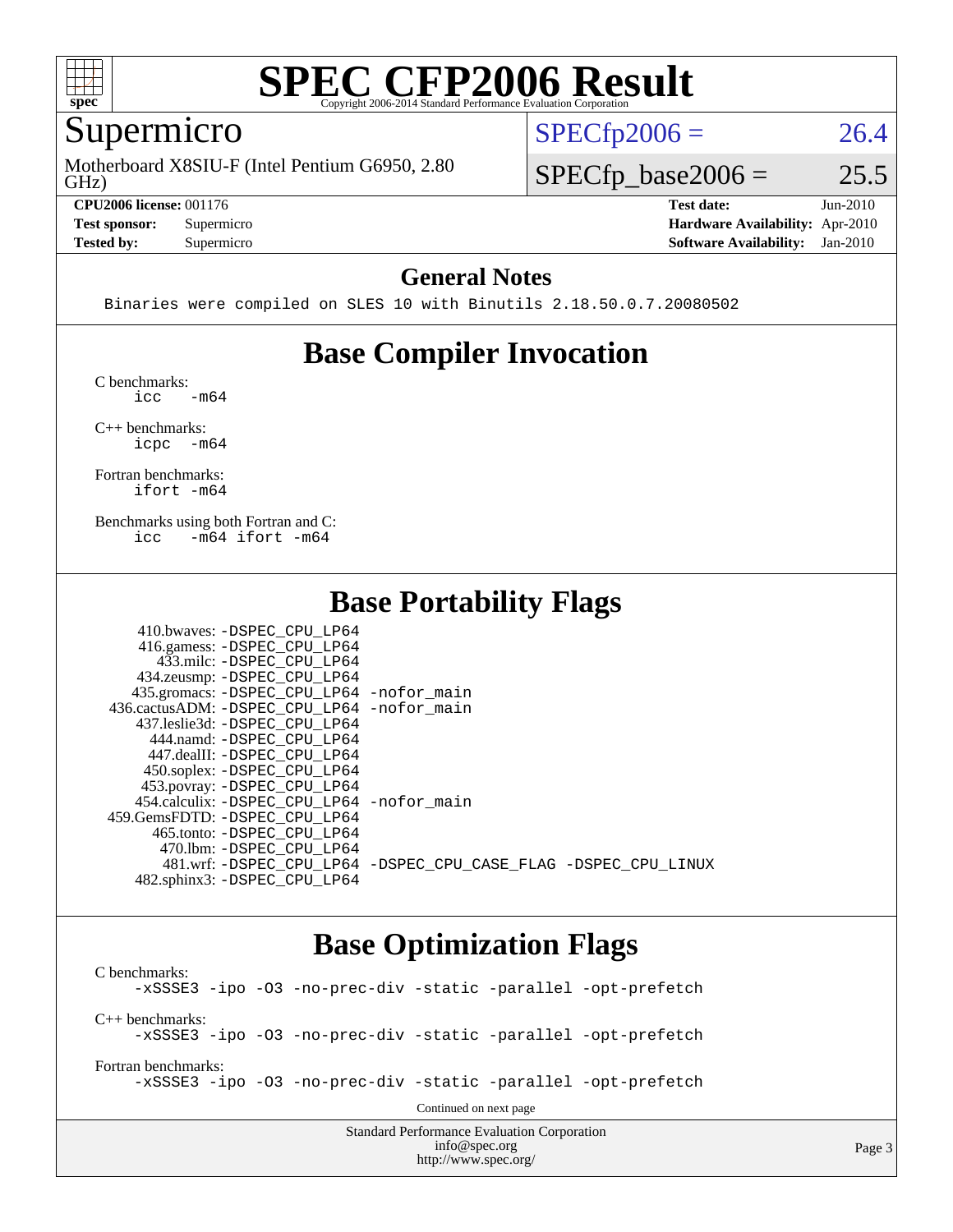

### Supermicro

GHz) Motherboard X8SIU-F (Intel Pentium G6950, 2.80  $SPECTp2006 = 26.4$ 

 $SPECTp\_base2006 = 25.5$ 

**[CPU2006 license:](http://www.spec.org/auto/cpu2006/Docs/result-fields.html#CPU2006license)** 001176 **[Test date:](http://www.spec.org/auto/cpu2006/Docs/result-fields.html#Testdate)** Jun-2010 **[Test sponsor:](http://www.spec.org/auto/cpu2006/Docs/result-fields.html#Testsponsor)** Supermicro **[Hardware Availability:](http://www.spec.org/auto/cpu2006/Docs/result-fields.html#HardwareAvailability)** Apr-2010 **[Tested by:](http://www.spec.org/auto/cpu2006/Docs/result-fields.html#Testedby)** Supermicro **[Software Availability:](http://www.spec.org/auto/cpu2006/Docs/result-fields.html#SoftwareAvailability)** Jan-2010

# **[Base Optimization Flags \(Continued\)](http://www.spec.org/auto/cpu2006/Docs/result-fields.html#BaseOptimizationFlags)**

[Benchmarks using both Fortran and C](http://www.spec.org/auto/cpu2006/Docs/result-fields.html#BenchmarksusingbothFortranandC):

[-xSSSE3](http://www.spec.org/cpu2006/results/res2010q3/cpu2006-20100621-11876.flags.html#user_CC_FCbase_f-xSSSE3) [-ipo](http://www.spec.org/cpu2006/results/res2010q3/cpu2006-20100621-11876.flags.html#user_CC_FCbase_f-ipo) [-O3](http://www.spec.org/cpu2006/results/res2010q3/cpu2006-20100621-11876.flags.html#user_CC_FCbase_f-O3) [-no-prec-div](http://www.spec.org/cpu2006/results/res2010q3/cpu2006-20100621-11876.flags.html#user_CC_FCbase_f-no-prec-div) [-static](http://www.spec.org/cpu2006/results/res2010q3/cpu2006-20100621-11876.flags.html#user_CC_FCbase_f-static) [-parallel](http://www.spec.org/cpu2006/results/res2010q3/cpu2006-20100621-11876.flags.html#user_CC_FCbase_f-parallel) [-opt-prefetch](http://www.spec.org/cpu2006/results/res2010q3/cpu2006-20100621-11876.flags.html#user_CC_FCbase_f-opt-prefetch)

### **[Peak Compiler Invocation](http://www.spec.org/auto/cpu2006/Docs/result-fields.html#PeakCompilerInvocation)**

 $C$  benchmarks:<br>icc  $-m64$ 

[C++ benchmarks:](http://www.spec.org/auto/cpu2006/Docs/result-fields.html#CXXbenchmarks) [icpc -m64](http://www.spec.org/cpu2006/results/res2010q3/cpu2006-20100621-11876.flags.html#user_CXXpeak_intel_icpc_64bit_bedb90c1146cab66620883ef4f41a67e)

[Fortran benchmarks](http://www.spec.org/auto/cpu2006/Docs/result-fields.html#Fortranbenchmarks): [ifort -m64](http://www.spec.org/cpu2006/results/res2010q3/cpu2006-20100621-11876.flags.html#user_FCpeak_intel_ifort_64bit_ee9d0fb25645d0210d97eb0527dcc06e)

[Benchmarks using both Fortran and C](http://www.spec.org/auto/cpu2006/Docs/result-fields.html#BenchmarksusingbothFortranandC): [icc -m64](http://www.spec.org/cpu2006/results/res2010q3/cpu2006-20100621-11876.flags.html#user_CC_FCpeak_intel_icc_64bit_0b7121f5ab7cfabee23d88897260401c) [ifort -m64](http://www.spec.org/cpu2006/results/res2010q3/cpu2006-20100621-11876.flags.html#user_CC_FCpeak_intel_ifort_64bit_ee9d0fb25645d0210d97eb0527dcc06e)

### **[Peak Portability Flags](http://www.spec.org/auto/cpu2006/Docs/result-fields.html#PeakPortabilityFlags)**

Same as Base Portability Flags

### **[Peak Optimization Flags](http://www.spec.org/auto/cpu2006/Docs/result-fields.html#PeakOptimizationFlags)**

[C benchmarks](http://www.spec.org/auto/cpu2006/Docs/result-fields.html#Cbenchmarks):

 433.milc: [-prof-gen](http://www.spec.org/cpu2006/results/res2010q3/cpu2006-20100621-11876.flags.html#user_peakPASS1_CFLAGSPASS1_LDFLAGS433_milc_prof_gen_e43856698f6ca7b7e442dfd80e94a8fc)(pass 1) [-prof-use](http://www.spec.org/cpu2006/results/res2010q3/cpu2006-20100621-11876.flags.html#user_peakPASS2_CFLAGSPASS2_LDFLAGS433_milc_prof_use_bccf7792157ff70d64e32fe3e1250b55)(pass 2) [-xSSSE3](http://www.spec.org/cpu2006/results/res2010q3/cpu2006-20100621-11876.flags.html#user_peakOPTIMIZE433_milc_f-xSSSE3) [-ipo](http://www.spec.org/cpu2006/results/res2010q3/cpu2006-20100621-11876.flags.html#user_peakOPTIMIZE433_milc_f-ipo) [-O3](http://www.spec.org/cpu2006/results/res2010q3/cpu2006-20100621-11876.flags.html#user_peakOPTIMIZE433_milc_f-O3) [-no-prec-div](http://www.spec.org/cpu2006/results/res2010q3/cpu2006-20100621-11876.flags.html#user_peakOPTIMIZE433_milc_f-no-prec-div) [-static](http://www.spec.org/cpu2006/results/res2010q3/cpu2006-20100621-11876.flags.html#user_peakOPTIMIZE433_milc_f-static) [-fno-alias](http://www.spec.org/cpu2006/results/res2010q3/cpu2006-20100621-11876.flags.html#user_peakOPTIMIZE433_milc_f-no-alias_694e77f6c5a51e658e82ccff53a9e63a)

 $470.$ lbm: basepeak = yes

 482.sphinx3: [-xSSSE3](http://www.spec.org/cpu2006/results/res2010q3/cpu2006-20100621-11876.flags.html#user_peakOPTIMIZE482_sphinx3_f-xSSSE3) [-ipo](http://www.spec.org/cpu2006/results/res2010q3/cpu2006-20100621-11876.flags.html#user_peakOPTIMIZE482_sphinx3_f-ipo) [-O3](http://www.spec.org/cpu2006/results/res2010q3/cpu2006-20100621-11876.flags.html#user_peakOPTIMIZE482_sphinx3_f-O3) [-no-prec-div](http://www.spec.org/cpu2006/results/res2010q3/cpu2006-20100621-11876.flags.html#user_peakOPTIMIZE482_sphinx3_f-no-prec-div) [-static](http://www.spec.org/cpu2006/results/res2010q3/cpu2006-20100621-11876.flags.html#user_peakOPTIMIZE482_sphinx3_f-static) [-auto-ilp32](http://www.spec.org/cpu2006/results/res2010q3/cpu2006-20100621-11876.flags.html#user_peakCOPTIMIZE482_sphinx3_f-auto-ilp32) [-unroll2](http://www.spec.org/cpu2006/results/res2010q3/cpu2006-20100621-11876.flags.html#user_peakCOPTIMIZE482_sphinx3_f-unroll_784dae83bebfb236979b41d2422d7ec2)

[C++ benchmarks:](http://www.spec.org/auto/cpu2006/Docs/result-fields.html#CXXbenchmarks)

 444.namd: [-prof-gen](http://www.spec.org/cpu2006/results/res2010q3/cpu2006-20100621-11876.flags.html#user_peakPASS1_CXXFLAGSPASS1_LDFLAGS444_namd_prof_gen_e43856698f6ca7b7e442dfd80e94a8fc)(pass 1) [-prof-use](http://www.spec.org/cpu2006/results/res2010q3/cpu2006-20100621-11876.flags.html#user_peakPASS2_CXXFLAGSPASS2_LDFLAGS444_namd_prof_use_bccf7792157ff70d64e32fe3e1250b55)(pass 2) [-xSSSE3](http://www.spec.org/cpu2006/results/res2010q3/cpu2006-20100621-11876.flags.html#user_peakCXXOPTIMIZEOPTIMIZE444_namd_f-xSSSE3) [-ipo](http://www.spec.org/cpu2006/results/res2010q3/cpu2006-20100621-11876.flags.html#user_peakCXXOPTIMIZEOPTIMIZE444_namd_f-ipo) [-O3](http://www.spec.org/cpu2006/results/res2010q3/cpu2006-20100621-11876.flags.html#user_peakCXXOPTIMIZEOPTIMIZE444_namd_f-O3) [-no-prec-div](http://www.spec.org/cpu2006/results/res2010q3/cpu2006-20100621-11876.flags.html#user_peakCXXOPTIMIZEOPTIMIZE444_namd_f-no-prec-div) [-static](http://www.spec.org/cpu2006/results/res2010q3/cpu2006-20100621-11876.flags.html#user_peakCXXOPTIMIZEOPTIMIZE444_namd_f-static) [-fno-alias](http://www.spec.org/cpu2006/results/res2010q3/cpu2006-20100621-11876.flags.html#user_peakCXXOPTIMIZE444_namd_f-no-alias_694e77f6c5a51e658e82ccff53a9e63a) [-auto-ilp32](http://www.spec.org/cpu2006/results/res2010q3/cpu2006-20100621-11876.flags.html#user_peakCXXOPTIMIZE444_namd_f-auto-ilp32)

 447.dealII: [-prof-gen](http://www.spec.org/cpu2006/results/res2010q3/cpu2006-20100621-11876.flags.html#user_peakPASS1_CXXFLAGSPASS1_LDFLAGS447_dealII_prof_gen_e43856698f6ca7b7e442dfd80e94a8fc)(pass 1) [-prof-use](http://www.spec.org/cpu2006/results/res2010q3/cpu2006-20100621-11876.flags.html#user_peakPASS2_CXXFLAGSPASS2_LDFLAGS447_dealII_prof_use_bccf7792157ff70d64e32fe3e1250b55)(pass 2) [-xSSSE3](http://www.spec.org/cpu2006/results/res2010q3/cpu2006-20100621-11876.flags.html#user_peakCXXOPTIMIZEOPTIMIZE447_dealII_f-xSSSE3) [-ipo](http://www.spec.org/cpu2006/results/res2010q3/cpu2006-20100621-11876.flags.html#user_peakCXXOPTIMIZEOPTIMIZE447_dealII_f-ipo) [-O3](http://www.spec.org/cpu2006/results/res2010q3/cpu2006-20100621-11876.flags.html#user_peakCXXOPTIMIZEOPTIMIZE447_dealII_f-O3) [-no-prec-div](http://www.spec.org/cpu2006/results/res2010q3/cpu2006-20100621-11876.flags.html#user_peakCXXOPTIMIZEOPTIMIZE447_dealII_f-no-prec-div) [-static](http://www.spec.org/cpu2006/results/res2010q3/cpu2006-20100621-11876.flags.html#user_peakCXXOPTIMIZEOPTIMIZE447_dealII_f-static) [-unroll2](http://www.spec.org/cpu2006/results/res2010q3/cpu2006-20100621-11876.flags.html#user_peakCXXOPTIMIZE447_dealII_f-unroll_784dae83bebfb236979b41d2422d7ec2) [-ansi-alias](http://www.spec.org/cpu2006/results/res2010q3/cpu2006-20100621-11876.flags.html#user_peakCXXOPTIMIZE447_dealII_f-ansi-alias) [-scalar-rep-](http://www.spec.org/cpu2006/results/res2010q3/cpu2006-20100621-11876.flags.html#user_peakCXXOPTIMIZE447_dealII_f-disablescalarrep_abbcad04450fb118e4809c81d83c8a1d) [-opt-prefetch](http://www.spec.org/cpu2006/results/res2010q3/cpu2006-20100621-11876.flags.html#user_peakCXXOPTIMIZE447_dealII_f-opt-prefetch)

```
 450.soplex: -prof-gen(pass 1) -prof-use(pass 2) -xSSSE3 -ipo -O3
-no-prec-div -static -opt-malloc-options=3 -auto-ilp32
```
Continued on next page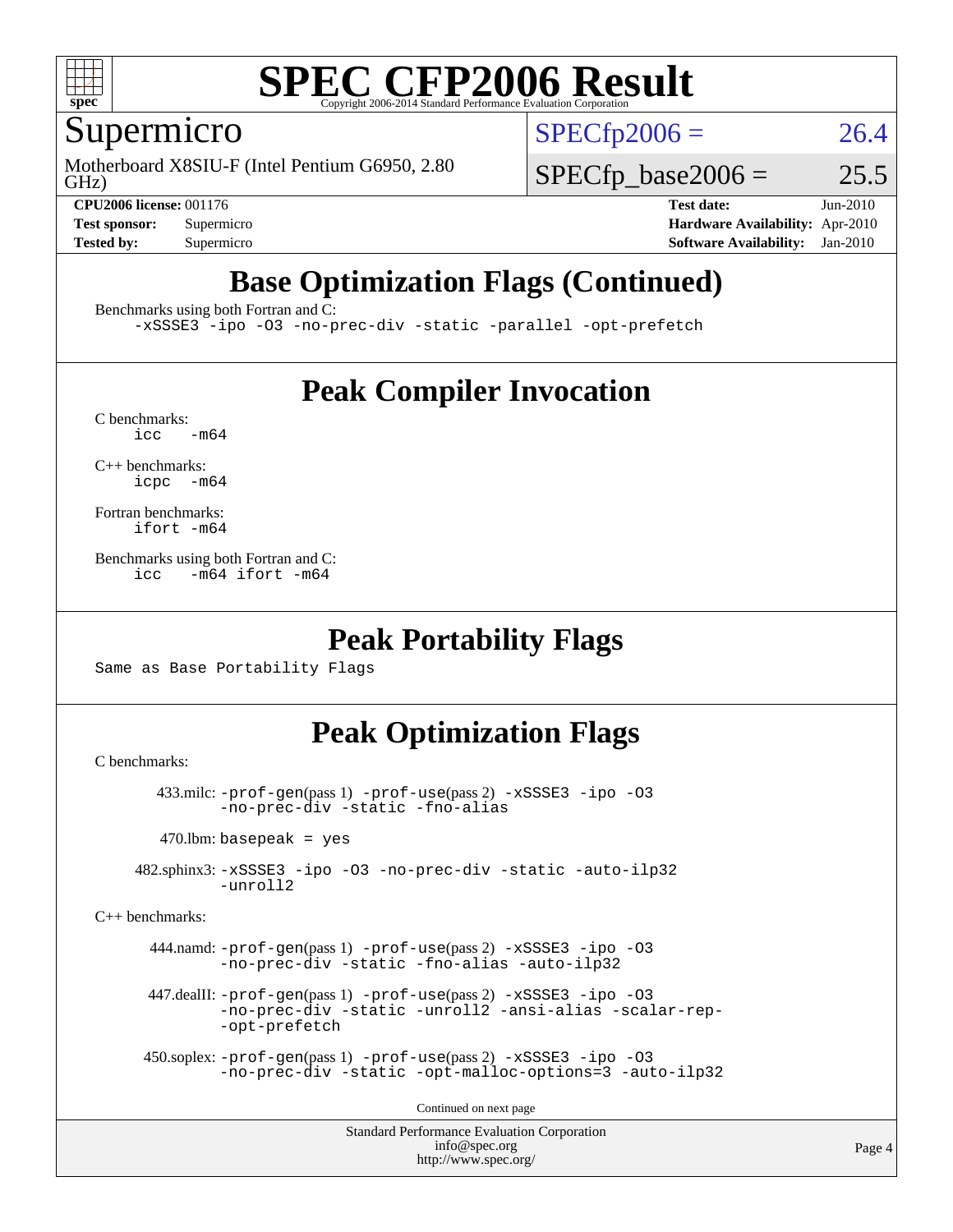

Supermicro

GHz) Motherboard X8SIU-F (Intel Pentium G6950, 2.80  $SPECTp2006 = 26.4$ 

 $SPECTp\_base2006 = 25.5$ 

**[CPU2006 license:](http://www.spec.org/auto/cpu2006/Docs/result-fields.html#CPU2006license)** 001176 **[Test date:](http://www.spec.org/auto/cpu2006/Docs/result-fields.html#Testdate)** Jun-2010 **[Test sponsor:](http://www.spec.org/auto/cpu2006/Docs/result-fields.html#Testsponsor)** Supermicro **[Hardware Availability:](http://www.spec.org/auto/cpu2006/Docs/result-fields.html#HardwareAvailability)** Apr-2010 **[Tested by:](http://www.spec.org/auto/cpu2006/Docs/result-fields.html#Testedby)** Supermicro **[Software Availability:](http://www.spec.org/auto/cpu2006/Docs/result-fields.html#SoftwareAvailability)** Jan-2010

### **[Peak Optimization Flags \(Continued\)](http://www.spec.org/auto/cpu2006/Docs/result-fields.html#PeakOptimizationFlags)**

 453.povray: [-prof-gen](http://www.spec.org/cpu2006/results/res2010q3/cpu2006-20100621-11876.flags.html#user_peakPASS1_CXXFLAGSPASS1_LDFLAGS453_povray_prof_gen_e43856698f6ca7b7e442dfd80e94a8fc)(pass 1) [-prof-use](http://www.spec.org/cpu2006/results/res2010q3/cpu2006-20100621-11876.flags.html#user_peakPASS2_CXXFLAGSPASS2_LDFLAGS453_povray_prof_use_bccf7792157ff70d64e32fe3e1250b55)(pass 2) [-xSSSE3](http://www.spec.org/cpu2006/results/res2010q3/cpu2006-20100621-11876.flags.html#user_peakCXXOPTIMIZEOPTIMIZE453_povray_f-xSSSE3) [-ipo](http://www.spec.org/cpu2006/results/res2010q3/cpu2006-20100621-11876.flags.html#user_peakCXXOPTIMIZEOPTIMIZE453_povray_f-ipo) [-O3](http://www.spec.org/cpu2006/results/res2010q3/cpu2006-20100621-11876.flags.html#user_peakCXXOPTIMIZEOPTIMIZE453_povray_f-O3) [-no-prec-div](http://www.spec.org/cpu2006/results/res2010q3/cpu2006-20100621-11876.flags.html#user_peakCXXOPTIMIZEOPTIMIZE453_povray_f-no-prec-div) [-static](http://www.spec.org/cpu2006/results/res2010q3/cpu2006-20100621-11876.flags.html#user_peakCXXOPTIMIZEOPTIMIZE453_povray_f-static) [-unroll4](http://www.spec.org/cpu2006/results/res2010q3/cpu2006-20100621-11876.flags.html#user_peakCXXOPTIMIZE453_povray_f-unroll_4e5e4ed65b7fd20bdcd365bec371b81f) [-ansi-alias](http://www.spec.org/cpu2006/results/res2010q3/cpu2006-20100621-11876.flags.html#user_peakCXXOPTIMIZE453_povray_f-ansi-alias) [Fortran benchmarks](http://www.spec.org/auto/cpu2006/Docs/result-fields.html#Fortranbenchmarks): 410.bwaves: [-xSSSE3](http://www.spec.org/cpu2006/results/res2010q3/cpu2006-20100621-11876.flags.html#user_peakOPTIMIZE410_bwaves_f-xSSSE3) [-ipo](http://www.spec.org/cpu2006/results/res2010q3/cpu2006-20100621-11876.flags.html#user_peakOPTIMIZE410_bwaves_f-ipo) [-O3](http://www.spec.org/cpu2006/results/res2010q3/cpu2006-20100621-11876.flags.html#user_peakOPTIMIZE410_bwaves_f-O3) [-no-prec-div](http://www.spec.org/cpu2006/results/res2010q3/cpu2006-20100621-11876.flags.html#user_peakOPTIMIZE410_bwaves_f-no-prec-div) [-static](http://www.spec.org/cpu2006/results/res2010q3/cpu2006-20100621-11876.flags.html#user_peakOPTIMIZE410_bwaves_f-static) [-opt-prefetch](http://www.spec.org/cpu2006/results/res2010q3/cpu2006-20100621-11876.flags.html#user_peakOPTIMIZE410_bwaves_f-opt-prefetch) [-parallel](http://www.spec.org/cpu2006/results/res2010q3/cpu2006-20100621-11876.flags.html#user_peakOPTIMIZE410_bwaves_f-parallel) 416.gamess: [-prof-gen](http://www.spec.org/cpu2006/results/res2010q3/cpu2006-20100621-11876.flags.html#user_peakPASS1_FFLAGSPASS1_LDFLAGS416_gamess_prof_gen_e43856698f6ca7b7e442dfd80e94a8fc)(pass 1) [-prof-use](http://www.spec.org/cpu2006/results/res2010q3/cpu2006-20100621-11876.flags.html#user_peakPASS2_FFLAGSPASS2_LDFLAGS416_gamess_prof_use_bccf7792157ff70d64e32fe3e1250b55)(pass 2) [-xSSSE3](http://www.spec.org/cpu2006/results/res2010q3/cpu2006-20100621-11876.flags.html#user_peakOPTIMIZE416_gamess_f-xSSSE3) [-ipo](http://www.spec.org/cpu2006/results/res2010q3/cpu2006-20100621-11876.flags.html#user_peakOPTIMIZE416_gamess_f-ipo) [-O3](http://www.spec.org/cpu2006/results/res2010q3/cpu2006-20100621-11876.flags.html#user_peakOPTIMIZE416_gamess_f-O3) [-no-prec-div](http://www.spec.org/cpu2006/results/res2010q3/cpu2006-20100621-11876.flags.html#user_peakOPTIMIZE416_gamess_f-no-prec-div) [-static](http://www.spec.org/cpu2006/results/res2010q3/cpu2006-20100621-11876.flags.html#user_peakOPTIMIZE416_gamess_f-static) [-unroll2](http://www.spec.org/cpu2006/results/res2010q3/cpu2006-20100621-11876.flags.html#user_peakOPTIMIZE416_gamess_f-unroll_784dae83bebfb236979b41d2422d7ec2) [-Ob0](http://www.spec.org/cpu2006/results/res2010q3/cpu2006-20100621-11876.flags.html#user_peakOPTIMIZE416_gamess_f-Ob_n_fbe6f6428adb7d4b74b1e99bb2444c2d) [-ansi-alias](http://www.spec.org/cpu2006/results/res2010q3/cpu2006-20100621-11876.flags.html#user_peakOPTIMIZE416_gamess_f-ansi-alias) [-scalar-rep-](http://www.spec.org/cpu2006/results/res2010q3/cpu2006-20100621-11876.flags.html#user_peakOPTIMIZE416_gamess_f-disablescalarrep_abbcad04450fb118e4809c81d83c8a1d) 434.zeusmp: basepeak = yes 437.leslie3d: basepeak = yes 459.GemsFDTD: [-prof-gen](http://www.spec.org/cpu2006/results/res2010q3/cpu2006-20100621-11876.flags.html#user_peakPASS1_FFLAGSPASS1_LDFLAGS459_GemsFDTD_prof_gen_e43856698f6ca7b7e442dfd80e94a8fc)(pass 1) [-prof-use](http://www.spec.org/cpu2006/results/res2010q3/cpu2006-20100621-11876.flags.html#user_peakPASS2_FFLAGSPASS2_LDFLAGS459_GemsFDTD_prof_use_bccf7792157ff70d64e32fe3e1250b55)(pass 2) [-xSSSE3](http://www.spec.org/cpu2006/results/res2010q3/cpu2006-20100621-11876.flags.html#user_peakOPTIMIZE459_GemsFDTD_f-xSSSE3) [-ipo](http://www.spec.org/cpu2006/results/res2010q3/cpu2006-20100621-11876.flags.html#user_peakOPTIMIZE459_GemsFDTD_f-ipo) [-O3](http://www.spec.org/cpu2006/results/res2010q3/cpu2006-20100621-11876.flags.html#user_peakOPTIMIZE459_GemsFDTD_f-O3) [-no-prec-div](http://www.spec.org/cpu2006/results/res2010q3/cpu2006-20100621-11876.flags.html#user_peakOPTIMIZE459_GemsFDTD_f-no-prec-div) [-static](http://www.spec.org/cpu2006/results/res2010q3/cpu2006-20100621-11876.flags.html#user_peakOPTIMIZE459_GemsFDTD_f-static) [-unroll2](http://www.spec.org/cpu2006/results/res2010q3/cpu2006-20100621-11876.flags.html#user_peakOPTIMIZE459_GemsFDTD_f-unroll_784dae83bebfb236979b41d2422d7ec2) [-Ob0](http://www.spec.org/cpu2006/results/res2010q3/cpu2006-20100621-11876.flags.html#user_peakOPTIMIZE459_GemsFDTD_f-Ob_n_fbe6f6428adb7d4b74b1e99bb2444c2d) [-opt-prefetch](http://www.spec.org/cpu2006/results/res2010q3/cpu2006-20100621-11876.flags.html#user_peakOPTIMIZE459_GemsFDTD_f-opt-prefetch) [-parallel](http://www.spec.org/cpu2006/results/res2010q3/cpu2006-20100621-11876.flags.html#user_peakOPTIMIZE459_GemsFDTD_f-parallel) 465.tonto: [-prof-gen](http://www.spec.org/cpu2006/results/res2010q3/cpu2006-20100621-11876.flags.html#user_peakPASS1_FFLAGSPASS1_LDFLAGS465_tonto_prof_gen_e43856698f6ca7b7e442dfd80e94a8fc)(pass 1) [-prof-use](http://www.spec.org/cpu2006/results/res2010q3/cpu2006-20100621-11876.flags.html#user_peakPASS2_FFLAGSPASS2_LDFLAGS465_tonto_prof_use_bccf7792157ff70d64e32fe3e1250b55)(pass 2) [-xSSSE3](http://www.spec.org/cpu2006/results/res2010q3/cpu2006-20100621-11876.flags.html#user_peakOPTIMIZE465_tonto_f-xSSSE3) [-ipo](http://www.spec.org/cpu2006/results/res2010q3/cpu2006-20100621-11876.flags.html#user_peakOPTIMIZE465_tonto_f-ipo) [-O3](http://www.spec.org/cpu2006/results/res2010q3/cpu2006-20100621-11876.flags.html#user_peakOPTIMIZE465_tonto_f-O3) [-no-prec-div](http://www.spec.org/cpu2006/results/res2010q3/cpu2006-20100621-11876.flags.html#user_peakOPTIMIZE465_tonto_f-no-prec-div) [-static](http://www.spec.org/cpu2006/results/res2010q3/cpu2006-20100621-11876.flags.html#user_peakOPTIMIZE465_tonto_f-static) [-unroll4](http://www.spec.org/cpu2006/results/res2010q3/cpu2006-20100621-11876.flags.html#user_peakOPTIMIZE465_tonto_f-unroll_4e5e4ed65b7fd20bdcd365bec371b81f) [-auto](http://www.spec.org/cpu2006/results/res2010q3/cpu2006-20100621-11876.flags.html#user_peakOPTIMIZE465_tonto_f-auto) [Benchmarks using both Fortran and C](http://www.spec.org/auto/cpu2006/Docs/result-fields.html#BenchmarksusingbothFortranandC): 435.gromacs: [-prof-gen](http://www.spec.org/cpu2006/results/res2010q3/cpu2006-20100621-11876.flags.html#user_peakPASS1_CFLAGSPASS1_FFLAGSPASS1_LDFLAGS435_gromacs_prof_gen_e43856698f6ca7b7e442dfd80e94a8fc)(pass 1) [-prof-use](http://www.spec.org/cpu2006/results/res2010q3/cpu2006-20100621-11876.flags.html#user_peakPASS2_CFLAGSPASS2_FFLAGSPASS2_LDFLAGS435_gromacs_prof_use_bccf7792157ff70d64e32fe3e1250b55)(pass 2) [-xSSSE3](http://www.spec.org/cpu2006/results/res2010q3/cpu2006-20100621-11876.flags.html#user_peakOPTIMIZE435_gromacs_f-xSSSE3) [-ipo](http://www.spec.org/cpu2006/results/res2010q3/cpu2006-20100621-11876.flags.html#user_peakOPTIMIZE435_gromacs_f-ipo) [-O3](http://www.spec.org/cpu2006/results/res2010q3/cpu2006-20100621-11876.flags.html#user_peakOPTIMIZE435_gromacs_f-O3) [-no-prec-div](http://www.spec.org/cpu2006/results/res2010q3/cpu2006-20100621-11876.flags.html#user_peakOPTIMIZE435_gromacs_f-no-prec-div) [-static](http://www.spec.org/cpu2006/results/res2010q3/cpu2006-20100621-11876.flags.html#user_peakOPTIMIZE435_gromacs_f-static) [-opt-prefetch](http://www.spec.org/cpu2006/results/res2010q3/cpu2006-20100621-11876.flags.html#user_peakOPTIMIZE435_gromacs_f-opt-prefetch) [-auto-ilp32](http://www.spec.org/cpu2006/results/res2010q3/cpu2006-20100621-11876.flags.html#user_peakCOPTIMIZE435_gromacs_f-auto-ilp32) 436.cactusADM: [-prof-gen](http://www.spec.org/cpu2006/results/res2010q3/cpu2006-20100621-11876.flags.html#user_peakPASS1_CFLAGSPASS1_FFLAGSPASS1_LDFLAGS436_cactusADM_prof_gen_e43856698f6ca7b7e442dfd80e94a8fc)(pass 1) [-prof-use](http://www.spec.org/cpu2006/results/res2010q3/cpu2006-20100621-11876.flags.html#user_peakPASS2_CFLAGSPASS2_FFLAGSPASS2_LDFLAGS436_cactusADM_prof_use_bccf7792157ff70d64e32fe3e1250b55)(pass 2) [-xSSSE3](http://www.spec.org/cpu2006/results/res2010q3/cpu2006-20100621-11876.flags.html#user_peakOPTIMIZE436_cactusADM_f-xSSSE3) [-ipo](http://www.spec.org/cpu2006/results/res2010q3/cpu2006-20100621-11876.flags.html#user_peakOPTIMIZE436_cactusADM_f-ipo) [-O3](http://www.spec.org/cpu2006/results/res2010q3/cpu2006-20100621-11876.flags.html#user_peakOPTIMIZE436_cactusADM_f-O3) [-no-prec-div](http://www.spec.org/cpu2006/results/res2010q3/cpu2006-20100621-11876.flags.html#user_peakOPTIMIZE436_cactusADM_f-no-prec-div) [-static](http://www.spec.org/cpu2006/results/res2010q3/cpu2006-20100621-11876.flags.html#user_peakOPTIMIZE436_cactusADM_f-static) [-unroll2](http://www.spec.org/cpu2006/results/res2010q3/cpu2006-20100621-11876.flags.html#user_peakOPTIMIZE436_cactusADM_f-unroll_784dae83bebfb236979b41d2422d7ec2) [-opt-prefetch](http://www.spec.org/cpu2006/results/res2010q3/cpu2006-20100621-11876.flags.html#user_peakOPTIMIZE436_cactusADM_f-opt-prefetch) [-parallel](http://www.spec.org/cpu2006/results/res2010q3/cpu2006-20100621-11876.flags.html#user_peakOPTIMIZE436_cactusADM_f-parallel) [-auto-ilp32](http://www.spec.org/cpu2006/results/res2010q3/cpu2006-20100621-11876.flags.html#user_peakCOPTIMIZE436_cactusADM_f-auto-ilp32) 454.calculix: [-xSSSE3](http://www.spec.org/cpu2006/results/res2010q3/cpu2006-20100621-11876.flags.html#user_peakOPTIMIZE454_calculix_f-xSSSE3) [-ipo](http://www.spec.org/cpu2006/results/res2010q3/cpu2006-20100621-11876.flags.html#user_peakOPTIMIZE454_calculix_f-ipo) [-O3](http://www.spec.org/cpu2006/results/res2010q3/cpu2006-20100621-11876.flags.html#user_peakOPTIMIZE454_calculix_f-O3) [-no-prec-div](http://www.spec.org/cpu2006/results/res2010q3/cpu2006-20100621-11876.flags.html#user_peakOPTIMIZE454_calculix_f-no-prec-div) [-static](http://www.spec.org/cpu2006/results/res2010q3/cpu2006-20100621-11876.flags.html#user_peakOPTIMIZE454_calculix_f-static) [-auto-ilp32](http://www.spec.org/cpu2006/results/res2010q3/cpu2006-20100621-11876.flags.html#user_peakCOPTIMIZE454_calculix_f-auto-ilp32) 481.wrf: [-xSSSE3](http://www.spec.org/cpu2006/results/res2010q3/cpu2006-20100621-11876.flags.html#user_peakOPTIMIZE481_wrf_f-xSSSE3) [-ipo](http://www.spec.org/cpu2006/results/res2010q3/cpu2006-20100621-11876.flags.html#user_peakOPTIMIZE481_wrf_f-ipo) [-O3](http://www.spec.org/cpu2006/results/res2010q3/cpu2006-20100621-11876.flags.html#user_peakOPTIMIZE481_wrf_f-O3) [-no-prec-div](http://www.spec.org/cpu2006/results/res2010q3/cpu2006-20100621-11876.flags.html#user_peakOPTIMIZE481_wrf_f-no-prec-div) [-static](http://www.spec.org/cpu2006/results/res2010q3/cpu2006-20100621-11876.flags.html#user_peakOPTIMIZE481_wrf_f-static) [-opt-prefetch](http://www.spec.org/cpu2006/results/res2010q3/cpu2006-20100621-11876.flags.html#user_peakOPTIMIZE481_wrf_f-opt-prefetch) [-parallel](http://www.spec.org/cpu2006/results/res2010q3/cpu2006-20100621-11876.flags.html#user_peakOPTIMIZE481_wrf_f-parallel) [-auto-ilp32](http://www.spec.org/cpu2006/results/res2010q3/cpu2006-20100621-11876.flags.html#user_peakCOPTIMIZE481_wrf_f-auto-ilp32)

The flags file that was used to format this result can be browsed at <http://www.spec.org/cpu2006/flags/Intel-ic11.1-linux64-revE.20100915.html>

You can also download the XML flags source by saving the following link: <http://www.spec.org/cpu2006/flags/Intel-ic11.1-linux64-revE.20100915.xml>